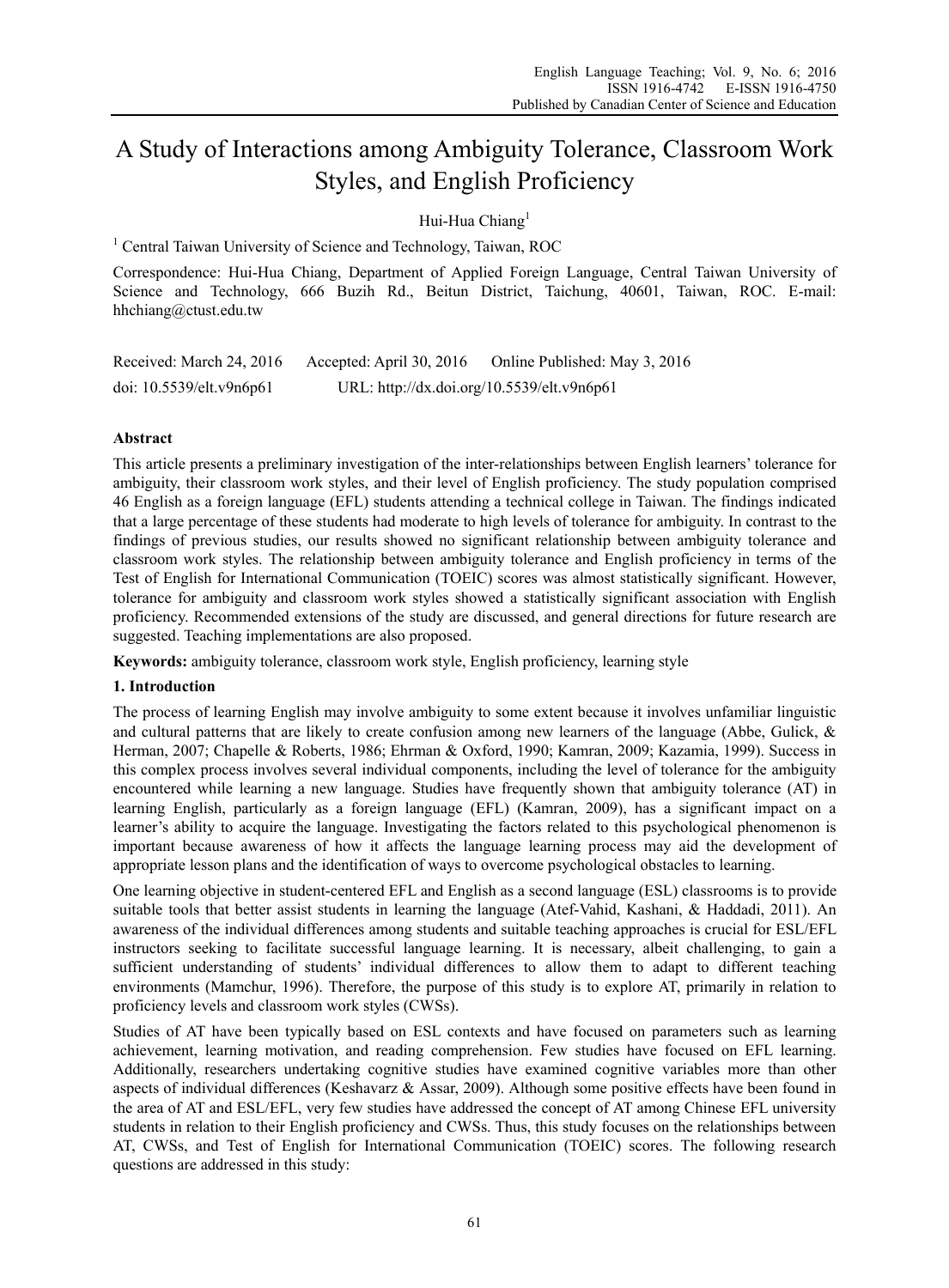1) What are the levels of AT among EFL learners attending technical colleges in Taiwan?

- 2) Is the AT level related to CWSs?
- 3) Is the AT level related to English proficiency?
- 4) How do AT levels and CWSs interact with English proficiency?

# **2. Literature Review**

Language learning classrooms are strongly guided by the beliefs, perceptions, attitudes and motivations of learners. This understanding of language learning that is focused on the learner has evolved gradually. Prior to the focus on learners, language classrooms were primarily based on the preferences of the teacher. However, as language learning success improved, a different philosophy evolved, with a focus on students' preferences and experience. Because learners are the most important part of the learning equation as the individuals who actually partake in the language learning process, this change in teaching style to focus on learners made sense. Learning a foreign language can be a difficult process. EFL can be particularly difficult because it can require the English language learner to process an inordinate amount cultural input. Success in learning English can often depend on several factors about the learner that can vary from the instructional style to distinct personality traits.

To meet the needs of English language learners, teachers must use effective teaching methods and understand the individual differences in learning styles among students. Learning styles have attracted considerable interest in psychology, but research in this topic in the language learning and teaching fields was initiated only in the 1960s. A learning style refers to "an individual's natural, habitual, and preferred way of absorbing, processing, and retaining new information and skills which persist regardless of teaching methods or content area…[and] is a biological and developmental set of 4 characteristics" (Kinsella, 1995, p. 171). Learning styles have been classified into dichotomous pairs, some of which overlap (Oxford, 1999). More than 20 different dimensions have been categorized (Duda & Riley, 1991). The most significant models for ESL and EFL include the following: field-independence/field-dependence models (Hashemian, Roohani, & Fadaei, 2012; Ramirez & Castaneda, 1974); AT models (Ely, 1995; Norton, 1975); models based on holistic-analytic and verbal-imagery dimensions (Riding, 2002); environmental, physical, emotional, sociological, and psychological models (Kinsella & Sherak, 1993); and models of multiple intelligences (Gardner, 1993).

Learners differ in their levels of strength and preferences in different learning tasks. Notably, the understanding of individual learning styles facilitates the selection of appropriate techniques and strategies to use in the classroom rather than labelling or stereotyping learners. Kinsella (1995) stated that learning styles "should serve as a concrete mechanism for introducing the topic of learner differences and lead students to a more heightened understanding and appreciation of their individual learner characteristics" (p. 187). Thus, learning styles "should be understood to refer to an individual set of differences that include not only a stated personal preference for instruction or an association with a particular form of learning activity but also individual differences found in intellectual or personal psychology" (Riding, 2002, p. 51).

# *2.1 Classroom Work Styles*

CWSs focus on the approach and teaching methodology used in the classroom to convey information to students. The chosen CWS is important because it affects how students perceive and process information (Jalali & Samadi, 2013). In developing a CWS, the teacher should consider the personality, cognitive skills and any other pertinent characteristics or tendencies of the student body (Noguera & Wageman, 2011).

Specifically, the selected CWS can affect whether language learners will absorb and comprehend the second language being taught. In determining the most appropriate CWS, a teacher should consider frameworks such as field independence-dependence, AT, visual and auditory needs, and reflective and impulsive styles (Noguera & Wageman, 2011, p. 77). The learners' preference for a particular CWS can be affected by the teaching and academic environment (Noguera & Wageman, 2011).

Riding (2002) further classified learning styles into four models according to the learning process, study orientation, instructional preference, and cognitive skill development. A CWS is a sociological aspect of instructional preferences, which focus on the manner of learning with peers, in pairs, in groups, or by oneself (Dunn & Dunn, 1987). Learning with others is referred to as cooperative learning. Compared with all other types of learning, cooperative learning is considered "more structured, more prescriptive to teachers about classroom techniques, more directive to students about how to work together in groups…" (Oxford, 1999, p. 443). More specifically, Olsen and Kagan (1992, p. 8) described cooperative learning as a "group learning activity organized so that learning is dependent on the socially structured exchange of information between learners in groups and in which each learner is held accountable for his or her own learning and is motivated to increase the learning of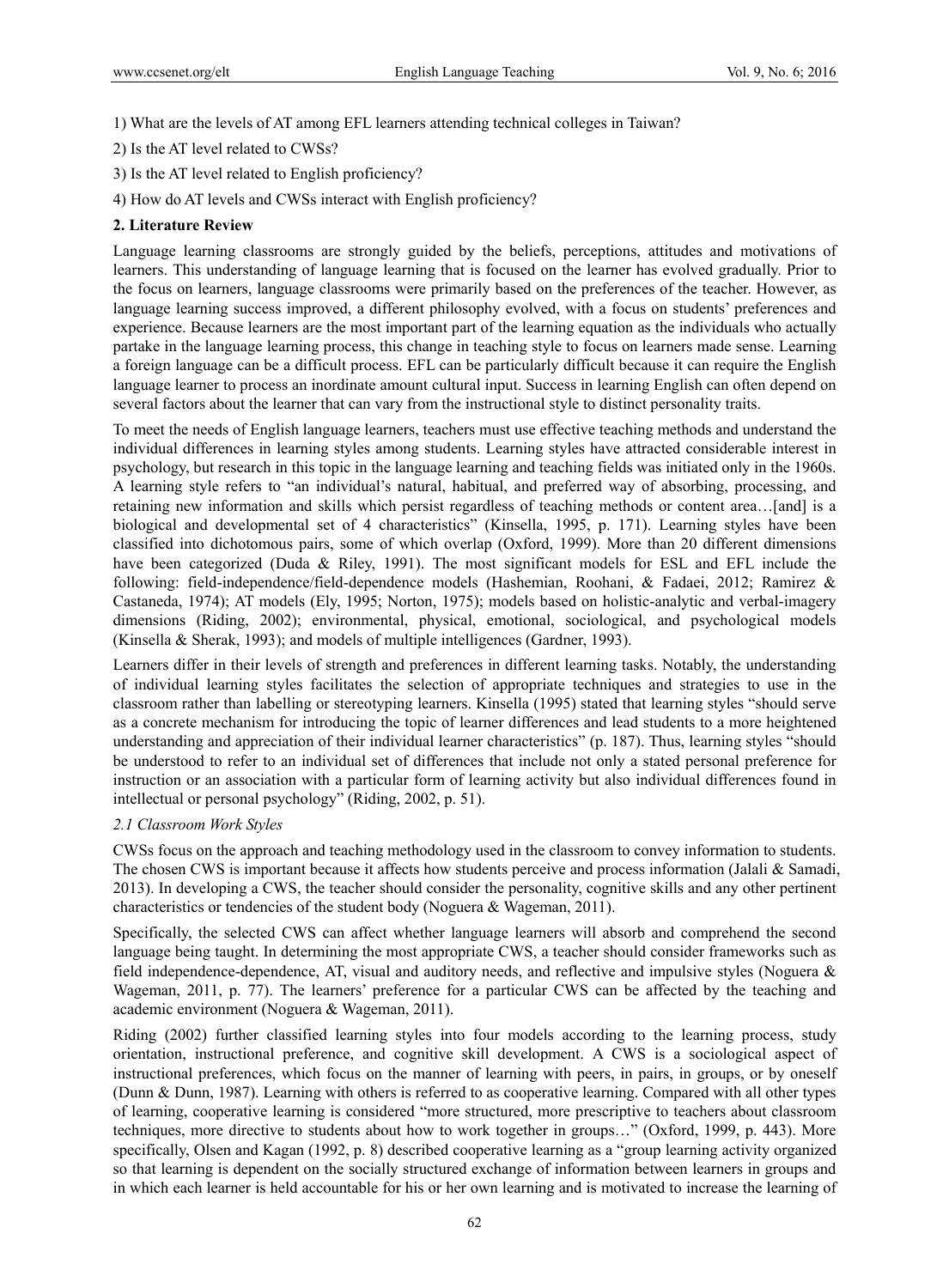others." In other words, cooperative learning is a teaching and learning approach that involves the organization of students into small cooperative teams. Researchers suggest that students can benefit from this type of learning (as cited in Oxford, 1999); in fact, Johnson, Johnson, and Holubec (1990, p. 5) claim that "what we know about effective instruction indicates that cooperative learning should be used when we want students to learn more, like school better, like each other better, like themselves better, and learn more effective social skills." Cooperative learning is believed to enhance students' learning by making them feel safer, increasing opportunities for participation, reducing the likelihood of competitiveness, and offering a more student-centered dimension (Richards, Platt, & Platt, 1992). Riding (2002) stated that student performance may be affected by learning styles and by the structure of the material, modes of presentation, and content types.

However, some researchers have found that cooperative learning may not be suitable for all students (Huber, Sorrentino, Davidson, Epplier, & Roth, 1992; Li & Adamson, 1992), especially gifted students. Li and Adamson (1992) conducted a study on the preferred learning styles of gifted secondary students that involved comparing the cooperative, competitive, and individualistic styles, and they found that the students performed better with the individualistic learning approach than with cooperative learning and that cooperative learning and achievement were not correlated.

The concept of cooperative learning has given rise to several types of educational activities (Oxford, 1999). Cooperative learning activities include peer tutoring, jigsaw activities, cooperative projects, cooperative/individualized work, and cooperative interaction. Peer tutoring involves students taking turns tutoring or practicing with others. Jigsaw is a puzzle-like activity in which each team member has a piece of information that is needed to complete the group task. Cooperative projects can be presented in written or oral form, with students needing to work together to finish a team project. Cooperative/individualized learning activities involve the completion of individualized learning materials at the student's own pace and participation in a team activity. Cooperative interaction is similar to cooperative projects in that students work as a team to complete a learning unit, typically an experiment (Richards et al., 1992).

Previously, CWSs were defined in terms of learning style models based on instructional preferences and the involved sociological elements. CWSs are based on the concept of student-centered and small-group learning, which is widely believed to be one of the most beneficial approaches for student learning (Kinsella & Sherak, 1993). This approach includes tasks such as cooperating with classmates to solve a problem, research an issue, or work on a project, all of which enhance the development of students' communication skills and subject knowledge (Kinsella & Sherak, 1993; McGroarty, 1992).

# *2.2 CWSs in English as a Foreign Language Classrooms*

EFL learners have varying characteristics that teachers must consider when determining the CWS for their EFL classroom (Noguera & Wageman, 2011, p. 77). Several research studies have indicated that learning EFL is more successful when the classroom style matches the preferred learning style of the students (Jalali  $\&$  Samadi, 2013).

Students' learning preferences can influence the teacher's success because a good fit between learning preferences and learning environment can reduce anxiety and other negative effects that may impact student learning. Research has indicated that anxiety in the classroom can interfere with foreign language learning (Mohammadi, Biria, Koosha, & Shahsavari, 2013). Language anxiety has had deleterious impacts on students' learning of second languages (Liu & Chen, 2013). The assessment of anxiety in the language classroom can affect development in the areas of input, processing and output (Liu & Chen, 2013, p. 932). For this reason, CWSs have greater significance because they may resolve or at least reduce this anxiety to a manageable level for language learners. Foreign language learners must be given the tools to adapt their learning strategies to be able to not only learn the foreign language but also cope with the anxieties that learning a foreign language may evoke (Mohammadi et al., 2013).

Teachers must adjust their CWS to ensure an effective interplay with students' learning styles (Link, Dursun, Karakaya & Hegelheimer, 2014). Learning strategies and techniques that deliberately facilitate the learning and recall of linguistic content are the best methodologies for EFL classrooms (Mohammadi et al., 2013). When teachers fail to make this adjustment to their CWS, learners' attitudes and motivations toward learning English are likely to be adversely impacted (Jalali & Samadi, 2013).

# *2.3 Cognitive Style of AT*

The concept of AT was first promoted by Frenkel-Brunswick (1949) approximately 65 years ago, when it was defined as "a general personality variable relevant to basic social orientations" (p. 268). Subsequently, Budner (1962, p. 29) described AT as "the tendency to perceive ambiguous situations as desirable." With respect to the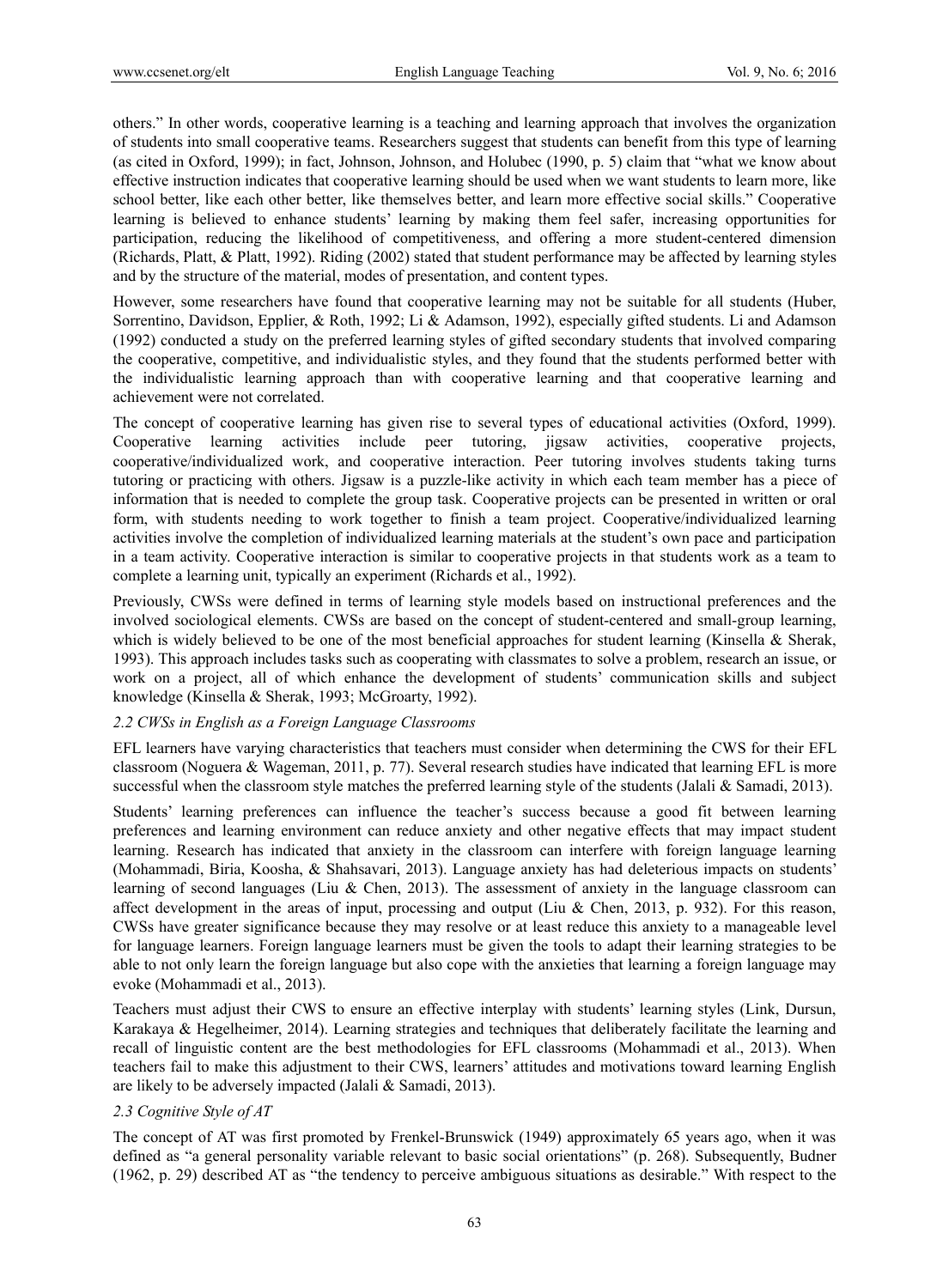origin of AT, Norton (1975, p. 608) defined it as "a tendency to perceive or interpret information marked by vague, incomplete, fragmented, multiple, probable, unstructured, uncertain, inconsistent, contrary, contradictory, or unclear meanings as actual or potential sources of psychological discomfort or threat." Later, Chapelle and Roberts (1986, p. 30) described it as "a person's ability to function rationally and calmly in a situation in which interpretation of all stimuli is not clear." In a subsequent study, McLain (1993, p. 184) defined AT as "a range, from rejection to attraction, of reactions to stimuli perceived as unfamiliar, complex, dynamically uncertain or subject to multiple conflicting interpretations."

More recently, Furnham and Marks (2013, p. 717) explained that Frenkel-Brunswick's concept generalized AT "to the various aspects of emotional and cognitive functioning of the individual, characterizing cognitive style, belief and attitude systems, interpersonal and social functioning and problem solving behavior." In other words, individuals with AT are more likely than those lacking AT to remain comfortable in uncertain situations (Erten  $\&$ Topkaya, 2009). Tolerant individuals tend to react to ambiguity or complicated situations in more measured ways and with greater flexibility (Atef-Vahid et al., 2011).

In contrast, individuals lacking AT are more likely to have negative responses to ambiguous situations because they find it difficult to take risks and make correct judgments in the absence of information—a situation that they view as a "threat and source of discomfort" (Furnham & Marks, 2013, p. 718). In addition, people with lower levels of AT tend to react to risk-taking as a type of stress by escaping, delaying, postponing, or rejecting (Furnham & Marks, 2013; Furnham & Ribchester, 1995; McLain, 1993). Intolerant learners find it easier to escape from or avoid ambiguous situations (Kazamia, 1999). Research has shown that learners with AT tend to perform better than those without AT when confronting complicated new tasks. However, each style has advantages and disadvantages: "the person who is tolerant of ambiguity is free to entertain a number of innovative and creative possibilities and not [to] be cognitively or affectively disturbed by ambiguity and uncertainty" (Atef-Vahid et al., 2011, p. 150). Hence, there is no optimal level of AT; rather, it depends on the types of tasks involved.

Another factor that could contribute to an individual's level of AT may be his or her learning style (Ehrman & Oxford, 1990; Nishimo, 2007), and most learners can tolerate ambiguity at least to some degree (Erten & Topkaya, 2009). Ehrman (1999) further categorized AT into three levels: intake, proper, and accommodation. Learners with AT at the intake level are able to receive linguistic input even if it includes new information with unknown elements. Those with AT at the proper level not only absorb new information but also manage contradictions or incomplete messages; for example, some individuals are capable of inferring unknown words in an article. Those with AT at the level of accommodation can not only receive and manage contradictions or fragmented messages but also restructure what they have input and adapt the new information for themselves (White, 1999).

The AT concept has been applied in numerous related studies, such as the following areas of research: psychometrics (Furnham & Ribchester, 1995; McLain, 1993), situational perception and decision making (McLain, 2009; Yurtsever, 2001), sociological variables (Hofstede, 1984), anxiety (Birrell, Meares, Wilkinson, & Freeston, 2011; Ladouceur, Gosselin, & Dugas, 2000), correlational studies in curiosity (Litman, 2010), ethical norms (Weisbrod, 2009), openness (Bardi, Guerra, & Ramdeny, 2009; Caligiuri & Tarique, 2012; Rajagopal & Hamouz, 2009), cultural phenomena (Abbe et al., 2007; Caligiuri & Tarique, 2012; Tapanes, Smith, & White, 2009), decision making (Iyer, McBride, & Reckers, 2012), worry (Buhr & Dugas, 2006), safety competencies (Ironside, Jeffries, & Martin, 2009), identity conflict (Leong & Ward, 2000), thinking styles (Ie, Haller, Langer, & Courvoisier, 2012), financial performance (Westerberg, Singh, & Hackner, 1997), and novelty (Rajagopal & Hamouz, 2009) (for detailed reviews, see Furnham & Marks, 2013). AT has attracted considerable attention in research fields, and a considerable number of studies have explored various aspects of AT.

# *2.4 AT in Language Learning*

In language learning, tolerance can be defined as an impartial and objective disposition toward those who have differing opinions, perceptions or beliefs (Nezhad, Atarodi & Khalili, 2013, p. 1490). Tolerant individuals are more likely to be open to new and different experiences because of their open attitudes toward unique or different situations.

Individuals encounter incomplete information on a daily basis (Shou & Smithson, 2015, p. 1). Individuals are often sensitive to this lack of information and tend to employ personal judgment in their decision making to compensate for the ambiguous information (Shou & Smithson, 2015, p. 1). Individuals commonly apply their own knowledge when processing ambiguous information (Shou & Smithson, 2015, p. 1). The process of learning a language involves not only learning scholastic material but also being willing to learn about cultural aspects.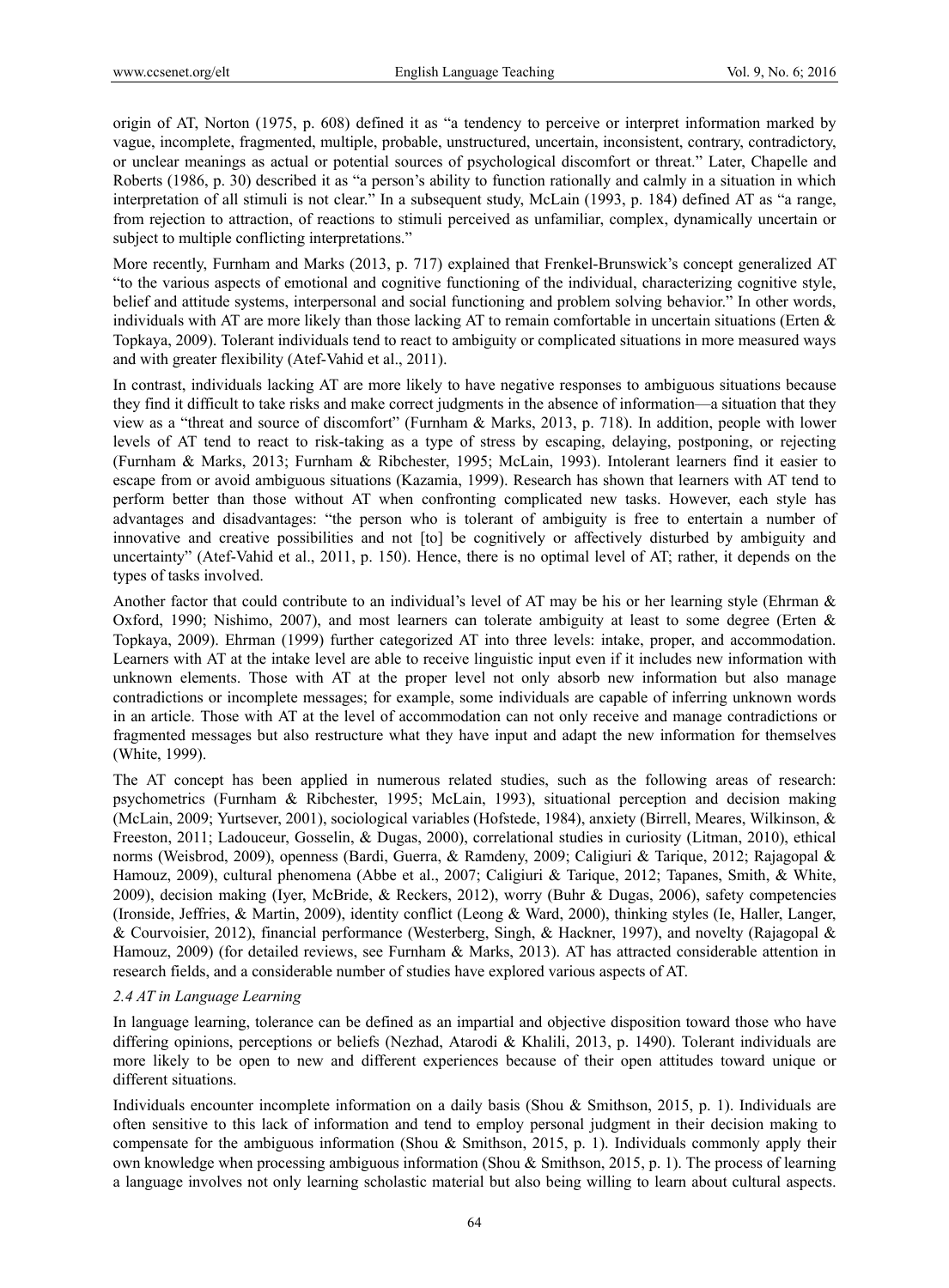Consequently, AT is a capability that some language learners need to develop.

The research on language learning has focused on cognitive psychology and the identification of common patterns or practices that help individuals learn a second language (Mohammadi et al., 2013, p. 637). Ambiguity can be defined as uncertainty in language learning situations, and it is usually caused by an inability to determine the appropriate context for cues or other stimuli provided in specific situations (Nezhad et al., 2013, p. 1490). Ambiguous situations can arise in new situations, complex circumstances, or contradictory situations (Nezhad et al., 2013, p. 1490). If the number of cues available is insufficient, an individual may be unable to determine the underlying meaning (Nezhad et al., 2013, p. 1490).

ESL/EFL research suggests that AT is positively related to performance in the learning process and is correlated with learning styles. Ambiguity refers to "the state of being difficult to understand or explain because of involving many different aspects" (Oxford Learners dictionaries). Ambiguity is characterized by "novelty, complexity, insolubility and lack of structure" (Kazamia, 1999, p. 69). According to Budner (1962, as cited in Kazamia, 1999), ambiguity can be divided into three different categories: first, completely new situations that lack established clues; second, situations that are complex but include many clues that can be considered; and third, situations with contradictory components that give various indications that may propose different formations. Tolerance is associated with the idea of ambiguity and reflects an acceptance of uncertainties (Ely, 1995). It can be described as "an ability to address ambiguous new stimuli without frustration or without appeals to authority. It allows for indeterminate rather than rigid categorization" (Ellis, 1994, p. 518). Tolerance is the ability to feel comfortable when handling new ambiguous situations in language learning environments (Ellis, 1994).

In language learning, ambiguous situations are frequently encountered during cooperative learning in the classroom or in self-study environments (White, 1999) and are very common in the language classroom (Ely, 1995). More specifically, ambiguous situations can arise in any language learning context, whether in formal classroom learning or informal self-learning. Through basic linguistic forms ranging from text structures in articles and reading comprehension to intercultural communication and cultural differences, learners encounter different pronunciations, unknown words, synonyms, antonyms, homophones, homonyms, polysemy, and other language elements. Additionally, differences in cultural norms between learners' own cultures and the target cultures may raise issues of ambiguity (Lustig & Koester, 1993). To understand the target language successfully, learners must employ their limited background knowledge and cope with ambiguous and incomplete words, sentences, or structures (Alderson, 2000; Grace, 1998). Ambiguity in language learning may evoke frustration or anxiety among learners (Ehrman, 1999; Oxford, 1999). As stated by Oxford (1999, p. 136), "language learners are often overwhelmed by too much newness, different writing systems, unfamiliar vocabularies, confusing rules." To some extent, all students will encounter ambiguities when learning a language (Erten & Topkaya, 2009).

Most AT-related studies pertaining to language learning have focused on personality traits (Ehrman & Oxford, 1990), learning achievement (Ely, 1995; Erten & Razi, 2009; Kondo-Brown, 2006; Lori, 1990), learning motivation (Kondo-Brown, 2006), reading comprehension (El-Koumy, 2000; Lori, 1990), reading strategies (Keshavarz & Assar, 2009), and learning strategies (Nosratinia, Niknam, & Sarabchian, 2013). These studies indicate a positive correlation between the degree of AT and language achievement and other variables of language learning. For example, AT has been found to be related to performance on grammar and dictation tests (Chapelle & Roberts, 1986), listening comprehension (Naiman, Frohlich, Stern, & Todesco, 1978), reading comprehension (El-Koumy, 2000; Kondo-Brown, 2006), and English achievement (Lori, 1990).

When considering AT in relation to acquiring a new language, Reiss (1985) found that good language learners seem to be more comfortable with ambiguity than those who struggle with language learning. Budner (1962, p. 29) claimed that learners with low tolerance levels may view ambiguous situations as "sources of threat." Therefore, higher AT levels seem to be associated with better language learning. However, this claim is uncertain case. According to Ely (1995), greater sensitivity to ambiguous language input may actually prevent language acquisition, although fossilization in language acquisition may occur when learners are not sufficiently sensitive to ambiguous language elements. Such research shows that moderately tolerant learners may be more successful than learners with high or low levels of tolerance (El-Koumy, 2000). Further studies are thus necessary to interpret the role of AT in language learning, especially in the EFL context.

# *2.5 AT and English Proficiency*

Lee (1999) investigated how the degree of AT (low AT, LAT; high AT, HAT) and proficiency levels (low, intermediate, and high) affected task-based writing performance. More specifically, by studying 95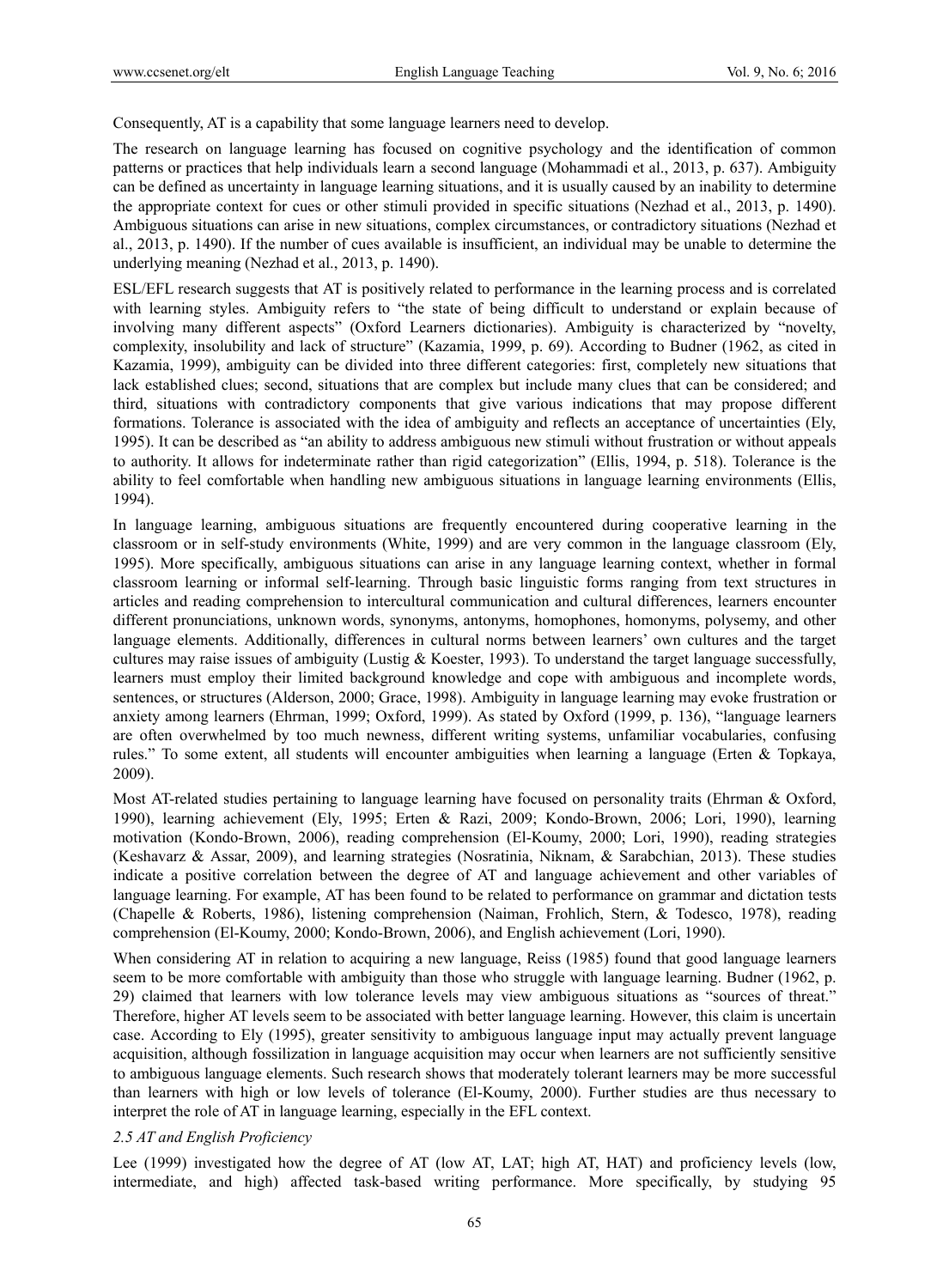undergraduate students at Seoul National University, Korea, Lee attempted to determine how AT influences the writing structures of EFL college students and what levels of writing proficiency are most influenced by AT. The findings indicated that the majority of the participants belonged to the LAT group (n=53). ANOVA results showed that AT did influence the writing proficiency of EFL college students (F=234.1, df=1, p<.05) and that no significant relationship was noted between the participants' AT and writing abilities (in terms of scores for content, organization, structure, vocabulary, and mechanics). The number of LAT and HAT students in the low-proficiency group was significantly different, whereas there was no difference in the number of students in these AT levels in the high-proficiency group.

Recent studies of AT and EFL proficiency have shown that AT is linked to achievement in listening comprehension and imitation for English language learners (Arias, 2015, p. 30). AT has also been shown to be a significant factor in reading comprehension for EFL learners (Nezhad et al., 2013, p. 1490). Although AT is an important factor in the ability to learn languages, students with AT were also more likely to have other intrinsic or personality traits, such as heightened analytical awareness and longer endurance when working on or attempting to master comprehension of certain language areas (Nezhad et al., 2013, p. 1490).

Research has demonstrated that students with a higher level of openness and AT have a higher proficiency in their second language (Oz, 2014, p.1473). However, it is important to distinguish tolerance for ambiguity from an over-tolerance for ambiguity. An over-tolerant language learner may simply accept any deviations without an understanding or awareness of certain distinctions. The goal for EFL learners is to develop a moderate degree of AT that is helpful for language learning while enabling awareness and recognition of linguistic subtleties (Nezhad et al., 2013, p. 1490).

# *2.6 Gaps in CWS, AT, and English Proficiency*

AT arises in language learning because the combination of linguistic knowledge and cultural knowledge collide. As a result of this collision, ambiguous situations are likely to arise (Nezhad et al., 2013). Additionally, students in language learning classrooms may be required to manage new lexical or grammatical structures without sufficient background information on the potential multiple meanings that may be involved (Nezhad et al., 2013). Such situations can create a certain level of anxiety within students if they not have developed some degree of tolerance for the ambiguity involved in foreign language learning.

Learning a foreign language requires the student to master the comprehension of certain text structures inherent to the language being learned (Nezhad et al., 2013). Understanding these text structures enables the student to comprehend instructional texts and other foreign language learning materials. However, many languages require a particular knowledge of the background and culture of the language to truly comprehend the meaning of the words or phrases presented in language textbooks (Nezhad et al., 2013).

In many instances, learning a language requires learning a great deal about the culture that uses that particular language (Mitsutomi & McDonald, 2005, p. 230). Such cultural learning cannot result from simply memorizing the words and phrases that are used in a particular language (Bright & Mahdi, 2012, p. 86). This intangible aspect of language learning—the need to gain an understanding of the culture—is where a student's tolerance for ambiguity becomes relevant.

Differences in cultural norms and the need to make sense of these differences when learning a foreign language require students to tolerate ambiguity (Nezhad et al., 2013). In fact, many scholars would argue that ambiguity inevitably arises during the process of learning a new language (Oz, 2014). Research on AT has focused on its relationship with certain personality traits in students (Arias, 2015).

During the language learning process, tolerance for ambiguity is a skill that must be acquired (Bright & Mahdi, 2012, p. 86). In many ways, well-developed AT allows the student not only to learn the language but also to be more open to the complex and interdependent issues that may arise during conversations in their non-native language (Bright & Mahdi, 2012, p. 86).

Further research in ESL/EFL has shown that AT should be regarded as a significant aspect of English learning (Chapelle & Roberts, 1986, p. 114). As Brown (2000) stated, the factors involved in AT are "significant contributors to successful acquisition" of a second language. Tolerance of uncertainty is necessary to facilitate the language learning process (Ely, 1995)

# **3. Method**

# *3.1 Setting and Participants*

The study was conducted at a science and technology college in the central part of Taiwan. Fifty-six students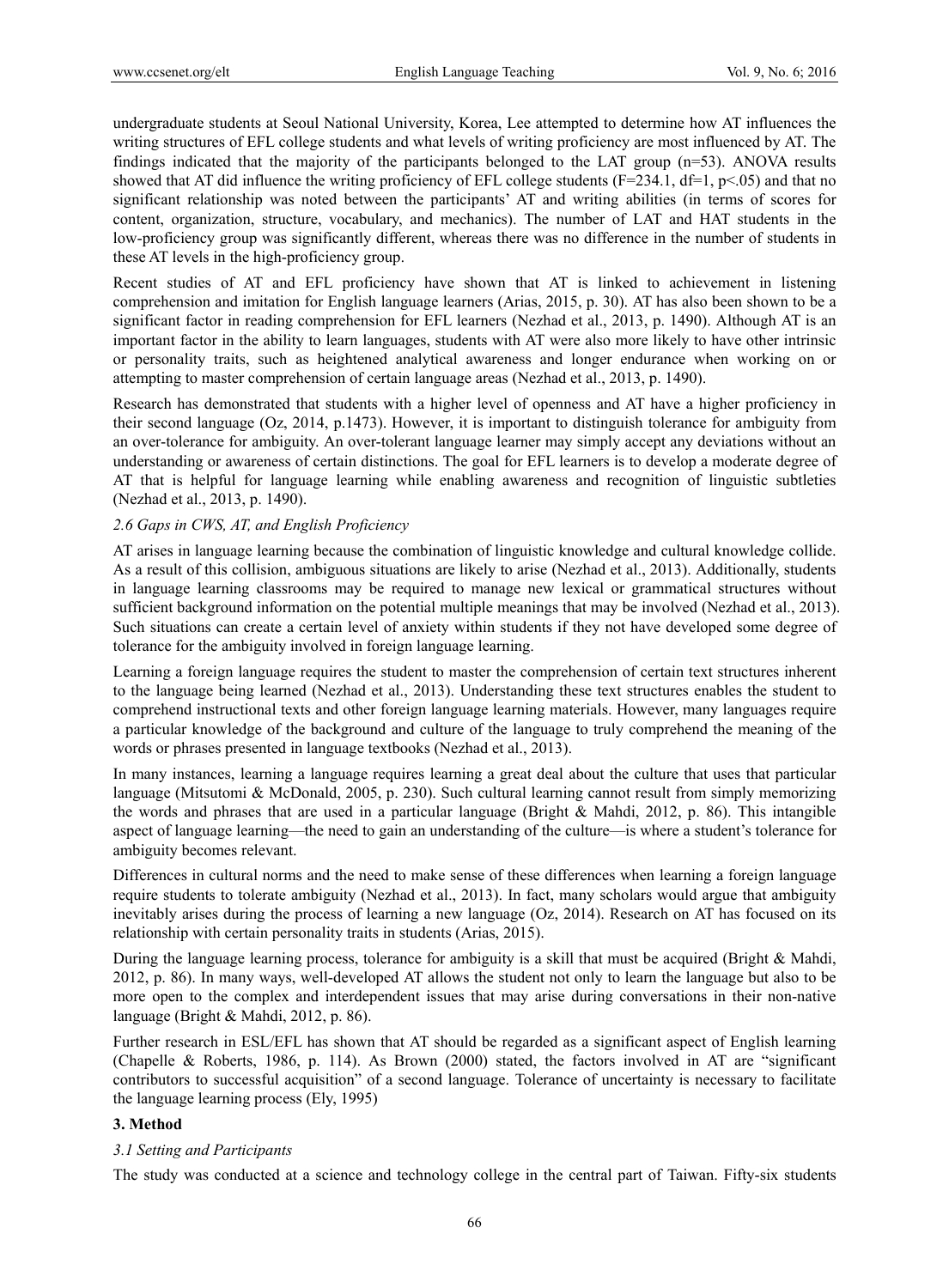were invited to participate in the study; they were evaluated in class using the Second Language Tolerance of Ambiguity Scale (SLATS), and their CWSs were investigated. The data were collected from questionnaires distributed to the students during regular class hours during the fall semester of the 2014-2015 academic year. Of the 56 students who initially participated in the study, 46 returned completed and valid questionnaires; these students included 40 female students and 6 male students.

The students were told that the purpose of the questionnaires was to help the teachers better understand their language learning and CWSs. The students were assured that their responses would not affect their grades.

Students at the college are required to take the official TOEIC during their freshman year to demonstrate their English proficiency. Accordingly, the TOEIC scores used for the students participating in this study were obtained from the official language tests conducted at the center between January and May 2015.

# 3.2 *Second Language Tolerance of Ambiguity Scale (SLATS/AT)*

The SLATS, which was developed by Ely (1995), is the only ambiguity scale designed for language learners and has a high level of internal consistency according to Cronbach's alpha (.84). This questionnaire comprises 12 items with responses graded on a four-point Likert scale to measure students' reported levels of AT in various aspects of language learning, including listening, speaking, reading, writing, pronunciation, and grammar. Statements such as the following are provided: "It is frustrating that sometimes I don't completely understand some English grammar." Students must choose the response closest to their experiences: strongly agree, agree, disagree, or strongly disagree. To reduce the possibility of confusion caused by English words, this study used the Chinese version of the SLATS (Lin, 2011). Low SLATS scores indicate a high level of AT tolerance, whereas high scores indicate a low level of AT.

# *3.3 Classroom Work Styles*

The CWS evaluation was developed by Kinsella and Sherak (1993). The original version was written in English with two responses, agree and disagree, for a total of 24 statements. To avoid biased language in this study, the CWS instrument was translated into Chinese. Back-translation measures were used by two Chinese-English experts to avoid misunderstanding.

# *3.4 Test of English for International Communication (TOEIC)*

The TOEIC is an English language proficiency test for EFL learners designed by the ETS, a private nonprofit organization devoted to educational measurement and research. TOEIC scores indicate how well foreign language learners can communicate in the global workplace, and they measure students' progress in English learning and proficiency (program effectiveness). The test measures English proficiency in the workplace context and requires no specialized knowledge or vocabulary to complete it. The TOEIC Listening and Reading Test, which was selected for this study, contains 200 questions. The TOEIC is one of the most widely accepted English proficiency tests for international communication throughout the world, and testing locations are available in more than 165 countries (please refer to the TOEIC website at http://www.ets.org). Evidence obtained over the past 10 years has demonstrated that the TOEIC is both reliable and valid (Powers, 2010).

# **4. Results**

# *4.1 Demographic Characteristics of Chinese University EFL learners and AT levels*

Descriptive statistics were generated to describe the demographic characteristics of the study population, which included the number of participants, their English proficiency (TOEIC), and the percentages of students with each AT level and CWS. As Table 1 shows, approximately 87% of the participants were female, and the remaining 13% were male.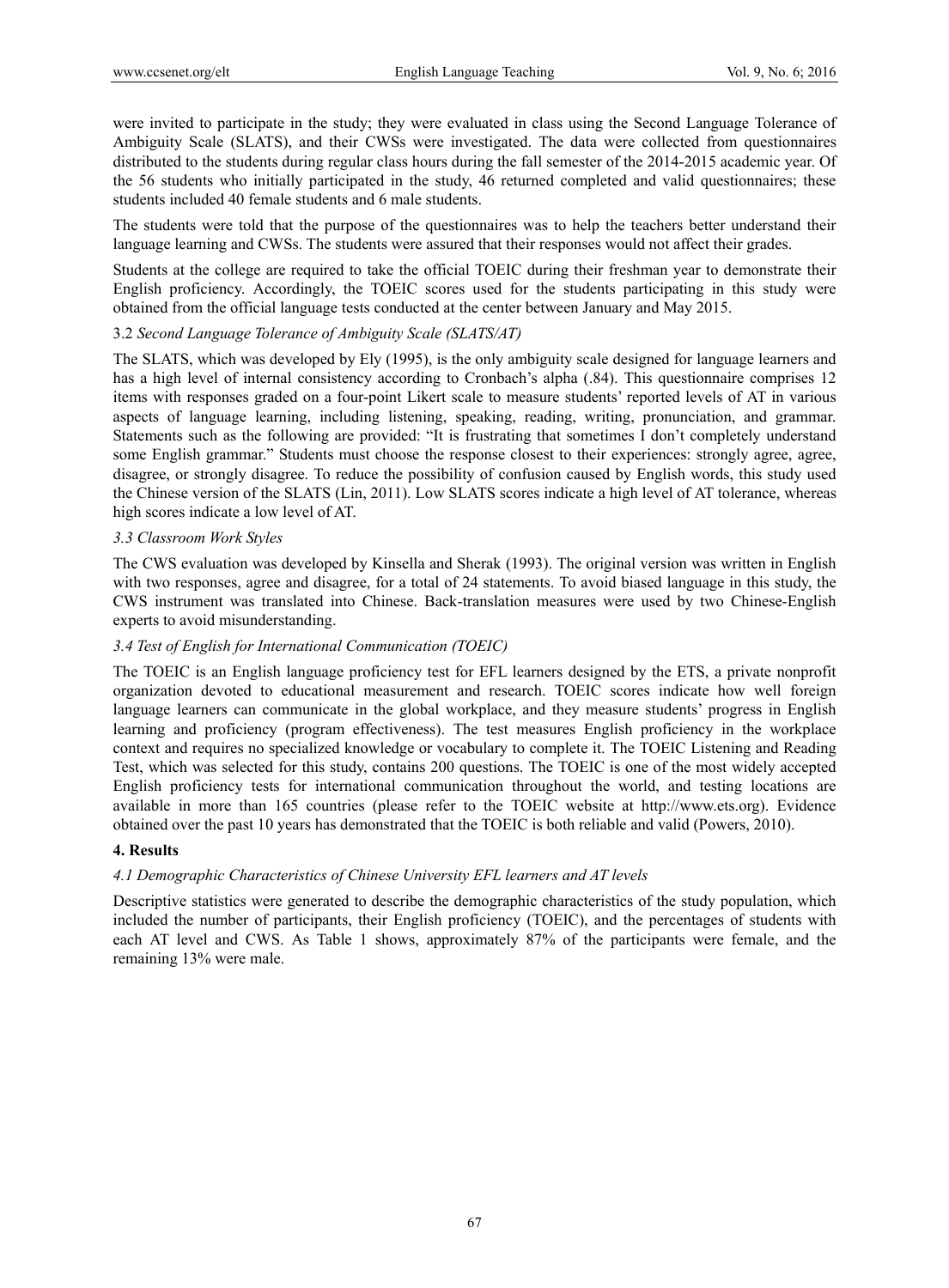| Variables                    | N  | Percentage $(\% )$ |
|------------------------------|----|--------------------|
| Gender                       |    |                    |
| Male                         | 6  | 13.0               |
| Female                       | 40 | 87.0               |
| English Proficiency (TOEIC)  |    |                    |
| Low                          | 15 | 32.6               |
| Medium                       | 16 | 34.8               |
| High                         | 15 | 32.6               |
| Tolerance of Ambiguity (AT)  |    |                    |
| Low SLAT Score (High AT)     | 18 | 39.1               |
| Moderate Score (Moderate AT) | 15 | 32.6               |
| High SLAT Score (Low AT)     | 13 | 28.3               |
| Classroom Work Style (CWS)   |    |                    |
| Independent                  | 5  | 10.9               |
| Cooperative                  | 41 | 89.1               |

Table 1. Descriptive statistics for the participants and variables

The table shows that the participants were almost evenly distributed in their levels of English proficiency (i.e., the TOEIC score), with those at the medium level being the most common (34.8%). Most of the participants favored the cooperative CWS. The SLAT score cutoff point used in this study was adapted from that used in a study by Atef-Vahid et al. (2011), who divided participants into three levels using 33% and 67% as cutoffs. Students with scores under 33.3% were recognized as having high AT levels, those with scores from 33.4% to 66.6% were considered to have a moderate level of AT, and those with scores above 66.7% were regarded as having low AT levels. As Table 1 shows, for the levels of AT (SLAT scores), the greatest percentage of participants had high tolerance (39.1%), while the lowest AT levels were observed in a relatively small percentage of the sample (28.3%). Therefore, although nearly one-third (28.3%) of the students had low AT levels, most students had moderate (32.6%) to high (39.1%) levels of AT.

# *4.2 Correlation between Tolerance for Ambiguity (AT) and Classroom Work Styles (CWS)*

To determine whether AT in learning a second language correlates with CWSs, we applied Fisher's exact test to the SLATS and CWS evaluations. This test was preferable to the chi-square test for determining whether there were any correlations between the SLATS and TOEIC scores and CWSs; it was suitable because the sample was small and because more than 20% of the cells in a contingency table contained fewer than five cases (Punch, 2009). The result of Fisher's exact test (p=.999>.05) indicated a statistically non-significant relationship between the SLATS scores and CWSs, as Table 2 shows. Thus, these results revealed no statistically significant relationship between the AT levels and CWSs of EFL learners.

|           |                   | Classroom Work Style (CWS) |                     |               |     |                 |
|-----------|-------------------|----------------------------|---------------------|---------------|-----|-----------------|
|           | Independent style |                            | Collaborative style |               |     |                 |
| Variables |                   | $\frac{0}{0}$              | N                   | $\frac{0}{0}$ | ν   | <i>p</i> -value |
| AT Levels |                   |                            |                     |               | --- | 0.999a          |
| High      |                   | 11.11                      | 16                  | 88.89         |     |                 |
| Moderate  |                   | 13.33                      | 13                  | 86.67         |     |                 |
| Low       |                   | 7.69                       | 12                  | 92.31         |     |                 |

Table 2. Fisher's exact test between AT and CWSs

aFisher's Exact Test; \**p*<0.05; \*\**p*<0.01; \*\*\**p*<.001.

*4.3 Correlation between Tolerance for Ambiguity (AT) and English Proficiency (TOEIC scores)* 

Fisher's exact test was applied to the SLATS and TOEIC scores to determine whether AT in a second language

*N*=46.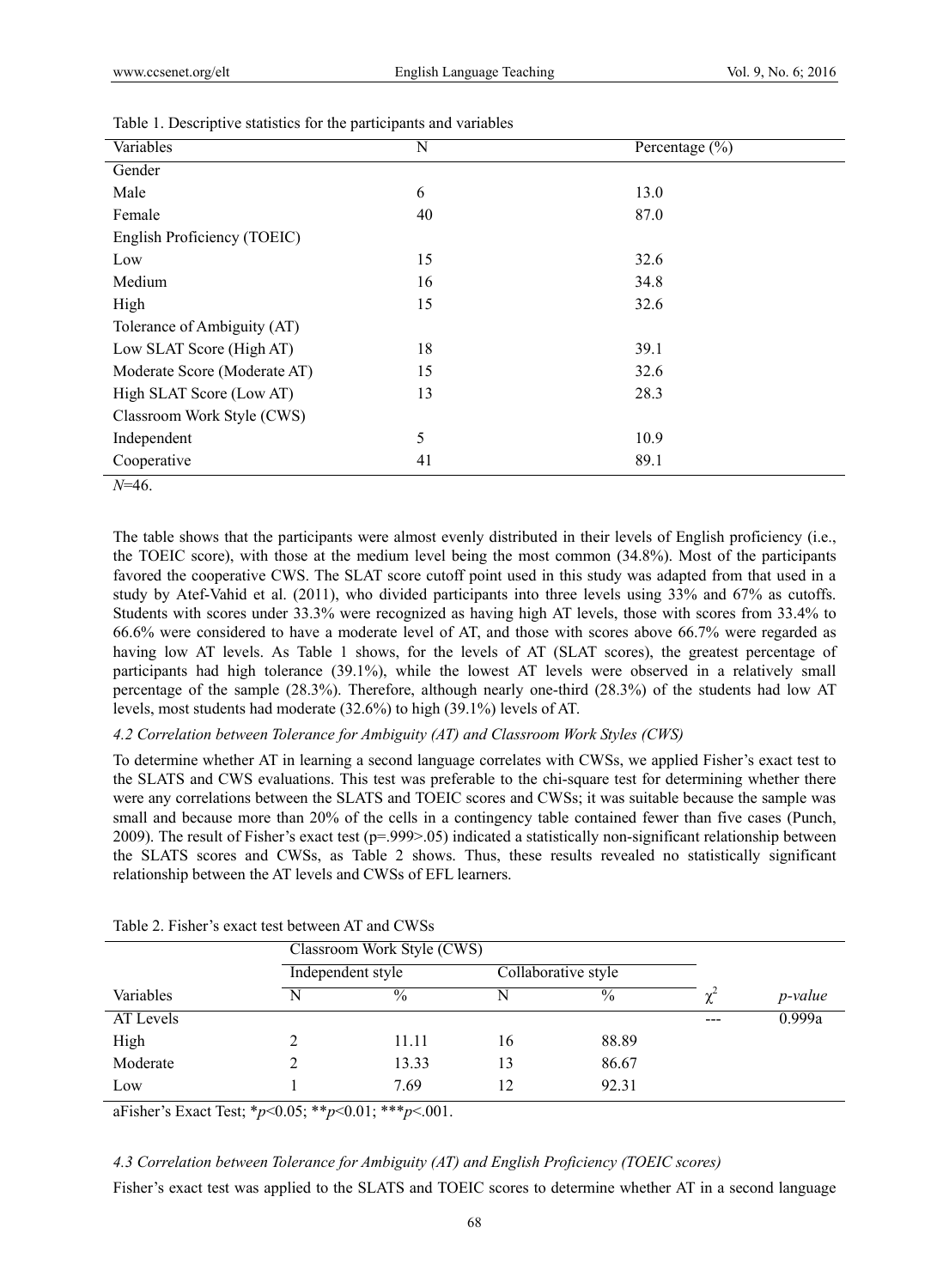correlates with English proficiency. The result of Fisher's exact test  $(p=106>05)$  indicates a statistically non-significant relationship between the two variables, as demonstrated in Table 3. Hence, the findings do not indicate a statistically significant relationship between EFL learners' AT and their English proficiency. This result is not consistent with the findings of Erten and Topkaya (2009), who reported that students' AT increased as their English proficiency improved. Thus, there is no significant relationship between these levels and the English proficiency of learners. One key factor that may have affected this result is the small number of participants in the study.

|                             |      | Second Language Tolerance of Ambiguity (AT) |          |       |     |               |         |                |
|-----------------------------|------|---------------------------------------------|----------|-------|-----|---------------|---------|----------------|
|                             | High |                                             | Moderate |       | Low |               |         |                |
| Variables                   | N    | $\frac{6}{9}$                               |          | $\%$  | Ν   | $\frac{0}{0}$ |         | <i>p</i> value |
| English Proficiency (TOEIC) |      |                                             |          |       |     |               | $- - -$ | 0.106a         |
| Low                         |      | 20.00                                       |          | 46.67 | 5   | 33.33         |         |                |
| Medium                      |      | 31.25                                       |          | 31.25 | 6   | 37.50         |         |                |
| High                        | 10   | 66.67                                       |          | 20.00 |     | 13.33         |         |                |

#### Table 3. Fisher's exact test between AT and the TOEIC

aFisher's Exact Test; \**p*<0.05; \*\**p*<0.01; \*\*\**p*<0.001.

#### *4.4 Relationship between English Proficiency (TOEIC) and Classroom Work Style (CWS)*

Subsequently, Fisher's exact test was used to determine the relationship between English proficiency among the Chinese EFL students and their CWSs. The result of Fisher's exact test (p=.069>.05) indicates a statistically non-significant relationship between the two variables, as Table 4 shows. Therefore, no statistically significant relationship was noted between the participants' English proficiency and their preferred CWS. However, the result of Fisher's exact test is very close to being significant, as the percentages in Table 4 show. Notably, a trend toward an association between higher proficiency and a preference for an individual CWS was noted, although this association was not significant. This trend could imply that students with better English proficiency are more inclined to learn independently. Further investigations are necessary to confirm this finding.

#### Variables Classroom Work Style (CWS) χ <sup>2</sup> *p value* Independent Cooperative N  $\%$  N  $\%$ English Proficiency (TOEIC)  $-$ -- 0.069a Low 0 0.00 15 100.00 Medium 1 6.25 15 93.75 High 4 26.67 11 73.33

#### Table 4. Fisher's exact test between the TOEIC and CWSs

aFisher's Exact Test; \**p*<0.05; \*\**p*<0.01; \*\*\**p*<0.001.

# *4.5 Effects of the Interaction between Ambiguity Tolerance (AT) and Classroom Work Style (CWS) on English Proficiency (TOEIC)*

Two-way ANOVA testing was used to assess how the interaction between students' SLATS and CWSs affects their English proficiency scores (TOEIC). The test subjects were divided into three groups according to their level of AT (low, moderate, and high AT) and into two groups according to their preferred CWS (independent or cooperative learning). The interaction between AT and CWS (AT×CWS) was investigated in light of the relationship with TOEIC scores. This methodology provides verification not only for the main effects of AT and CWS but also for the interaction effect of AT×CWS.

If the interaction effect was significant, this result would indicate a need to examine the main effect rather than the simple main effect. That is, the main effects of CWSs must be tested on the basis of AT levels, and the main effects of the SLAT must subsequently be tested with respect to the different CWSs. However, if the interaction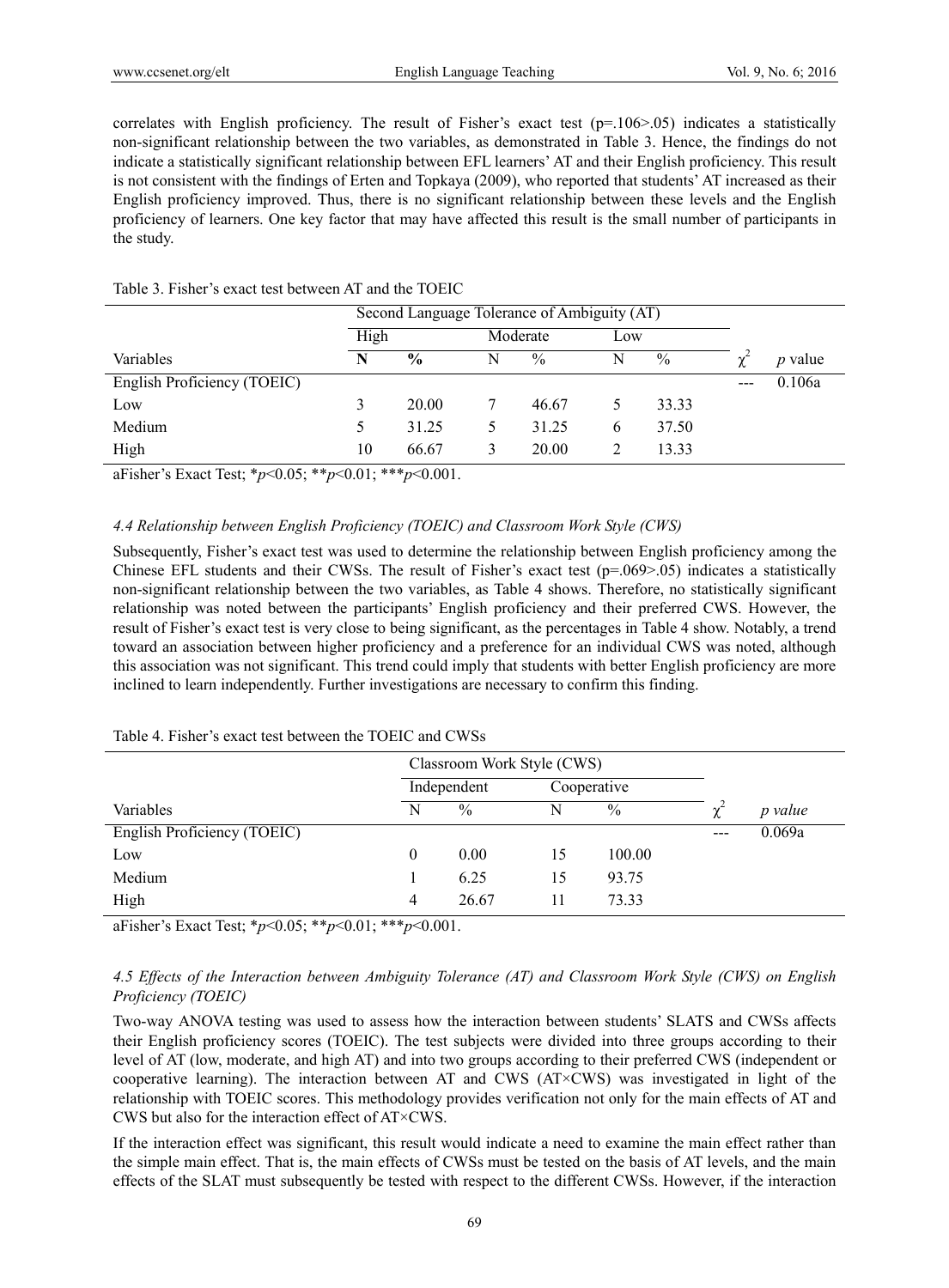effect was not significant, it would be sufficient to directly test the main effects of both AT and CWSs.

Finally, post hoc comparisons using the least significant difference (LSD) were performed on items with significant main effects or simple main effects. The comparison results were used to answer the questions posed in this study and to initiate discussion.

The variance results for the influences of AT and CWSs are shown in Table 5. The interactive effect of these two variables on TOEIC scores was statistically significant (F=3.31, p=.47).

| Source of variance     | SS        | df | МS       | F       | p-value | LSD post hoc comparison |
|------------------------|-----------|----|----------|---------|---------|-------------------------|
| AT                     | 1311.11   |    | 655.56   | 0.15    | 0.860   |                         |
| <b>CWS</b>             | 29615.67  |    | 29615.67 | 6.86*   | 0.012   | $- - -$                 |
| $AT \times CWS$        | 2857123   |    | 14285.61 | $3.31*$ | 0.047   | Simple main effect      |
| Error                  | 172636.86 | 40 | 4315.92  |         |         |                         |
| Total after correction | 260771.74 | 45 |          |         |         |                         |

Table 5. Overview of two-way ANOVA testing for AT and CWSs

*N*=46; \* *p*<0.05; \*\**p*<0.01; \*\*\**p*<0.001. Levene's test of homogeneity of variance: *F*=1.57; *p*>0.05, no violation.

The simple main effect and LSD post hoc comparison (Tables 6 and 7) indicate that in the CWS group, those with low SLAT scores scored significantly higher on the TOEIC (M=331.25) than those with moderate and high AT levels (M=263.85, 255.83). Both tables illustrate that those who have higher AT levels (low AT scores) perform better than those with low to moderate AT levels.

|  |  |  | Table 6. Simple main effect of AT and CWSs on TOEIC scores |
|--|--|--|------------------------------------------------------------|
|  |  |  |                                                            |

| Source of variance       | SS       | df | МS       | F         | p-value | LSD post hoc comparison                                          |
|--------------------------|----------|----|----------|-----------|---------|------------------------------------------------------------------|
| AT                       |          |    |          |           |         |                                                                  |
| For independent learners | 10957.50 | 2  | 5478.75  | 0.71      | 0.586   |                                                                  |
| For cooperative learners | 49928.08 | 2  | 24964.04 | $6.04**$  | 0.005   | moderate-AT<br>Low-AT<br>$\geq$<br>group<br>group, high-AT group |
| <b>CWS</b>               |          |    |          |           |         |                                                                  |
| For low-AT group         | 802.78   |    | 802.78   | 0.11      | 0.746   |                                                                  |
| For moderate-AT group    | 38303.14 |    | 38303.14 | $13.32**$ | 0.003   | Independent learners > cooperative<br>learners                   |
| For high-AT group        | 15400.64 |    | 15400.64 | $974*$    | 0.010   | Independent learners > cooperative<br>learners                   |

*N*=46; \* *p*<.05; \*\**p*<.01; \*\*\**p*<.001.

As Table 7 shows, the TOEIC scores for independent learners in the group with moderate SLAT scores (M=412.50) were significantly higher than the scores for cooperative learners (M=263.85). Similarly, independent learners in the group with high SLAT scores had higher TOEIC scores (M=385.00) than the cooperative learners with high SLAT scores (M=255.83). Independent learners with either moderate or low AT levels (high SLAT scores) tended to have higher TOEIC scores than the cooperative learners did.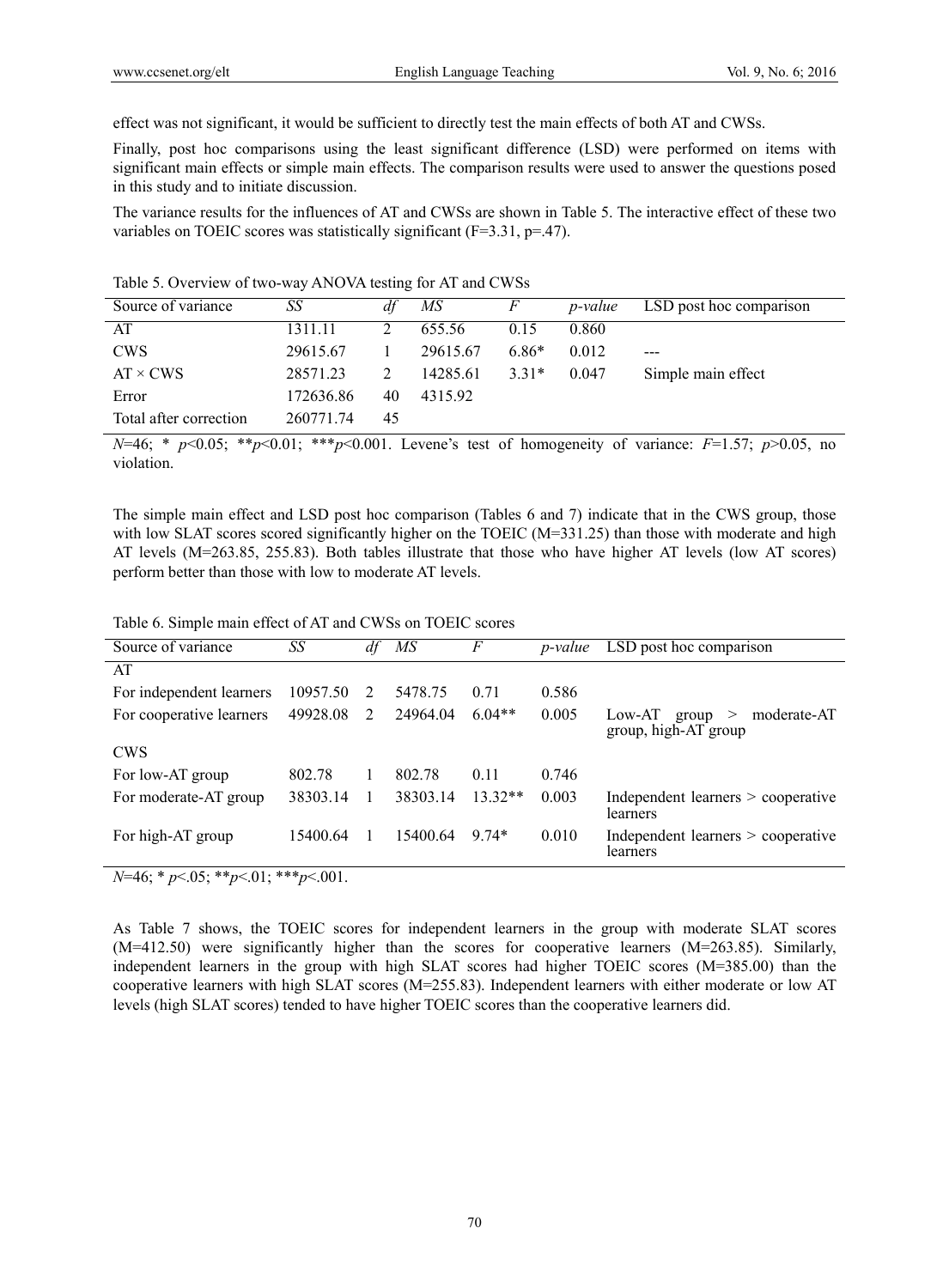|                              | Independent learners |        | Cooperative learners |       | Total    |       |
|------------------------------|----------------------|--------|----------------------|-------|----------|-------|
|                              | $(N=5)$              |        | $(N=41)$             |       | $(N=46)$ |       |
| Group                        | М                    | SD     | М                    | SD    | М        | SD    |
| Low-AT group $(N = 18)$      | 310.00               | 14.14  | 331.25               | 88.57 | 328.89   | 83.55 |
| Moderate-AT group $(N = 15)$ | 412.50               | 123.74 | 263.85               | 42.87 | 283.67   | 73.52 |
| High-AT group $(N = 13)$     | 385.00               | $---a$ | 255.83               | 39.76 | 265.77   | 52.28 |
| Total $(N = 46)$             | 366.00               | 81.35  | 287.80               | 71.95 | 296.30   | 76.12 |

| Table 7. Descriptive statistical summary of the relationship between TOEIC scores and SLAT and CWSs |
|-----------------------------------------------------------------------------------------------------|
|-----------------------------------------------------------------------------------------------------|

aThere was no standard deviation, as there was only one subject.

In addition, this result suggests that independent learners tend to obtain higher TOEIC scores irrespective of their AT level (Figure 1). These higher scores are observed because independent learners may be capable of learning on their own without relying on group activity.



Figure 1. TOEIC scores of AT and CWS groups

# **5. Discussion and Conclusion**

The current study investigates the relationship among AT, CWSs, and English proficiency as measured by the TOEIC. Our findings indicate that the Chinese EFL learners participating in this study had primarily high (39.1%) to moderate (32.6%) levels of AT. Although nearly one-third of the students had low AT levels, most students had moderate to high levels of AT. This result is consistent with the findings of Atef-Vahid et al. (2011), who found that most third-year Iranian high school students had moderate to high AT levels. Our findings also agree with the findings of Erten and Topkaya (2009), who reported low to moderate levels of AT among most tertiary-level Turkish EFL learners at a state university in Turkey.

Furthermore, our study showed that most students had a medium level of English proficiency. Although most students preferred the cooperative CWS, the study results also showed a tendency to prefer the independent CWS among those with medium to low levels of AT and high levels of English proficiency.

An analysis of the individual effects of AT levels and CWS types showed that neither parameter had any significant association with the level of English language proficiency. These findings are not consistent with those of previous research indicating that AT was a significant factor influencing the success of learning French (Naiman et al., 1978). One possible reason for this discrepancy could be the small sample size in our study. However, tests of the combined effects of learners' AT levels and CWSs on English proficiency levels (TOEIC scores) found a statistically significant effect. The results indicated that independent learners with moderate or low AT levels tended to achieve higher levels of English language proficiency. This result is similar to that obtained in the study by Atef-Vahid et al. (2011), who showed that learners with good tolerance for ambiguity were likely to achieve higher scores on language proficiency tests.

On the basis of our findings, we can make some pedagogical recommendations. EFL teachers should be aware of the possible influences of AT on the English learning process. Early in the process of EFL learning, students should be encouraged to tolerate as much linguistic input as possible. EFL teachers should also plan lessons that encourage learners to effectively address confusion arising from unfamiliar linguistic and cultural patterns. Furthermore, given the present study's finding that AT is closely related to CWS and English proficiency, we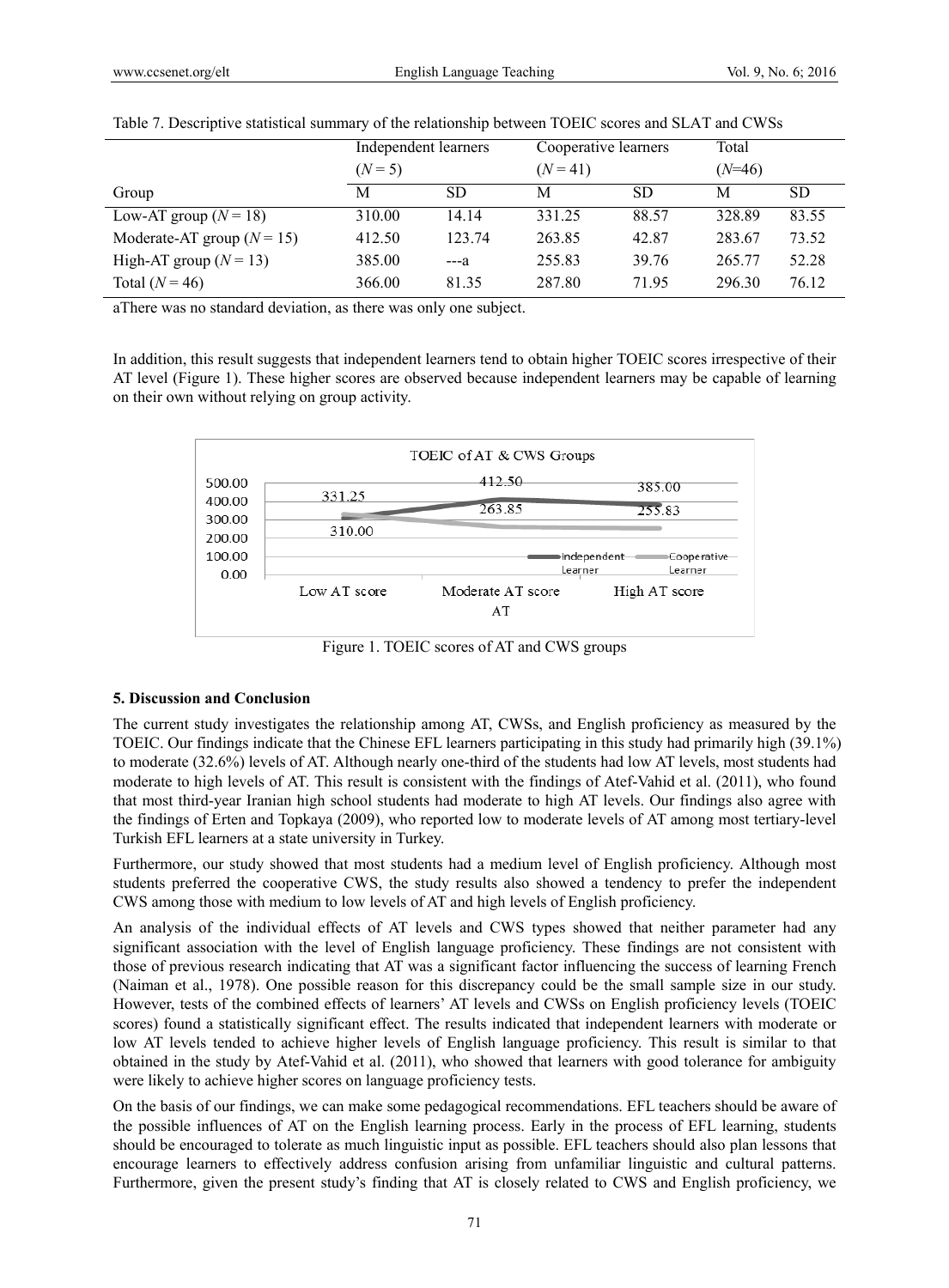suggest that EFL teachers design well-informed classroom procedures and methods for raising consciousness (Başöz, 2015) to help cooperative learners work successfully with others and obtain the maximum benefits of cooperative learning.

In conclusion, our study, although preliminary, showed that our study group of Chinese learners had moderate to high levels of AT. Our results also showed that AT levels and CWSs had a significant interactive effect on language proficiency levels. We believe that our findings can help educators plan lessons in a way that encourages EFL learners to handle ambiguity and choose appropriate work styles.

#### **Acknowledgments**

I am thankful to Dr. Kinsell and Dr. Ely for their questionnaires as well as to the anonymous editors for their revision comments, which helped to improve the manuscript significantly.

#### **References**

- Abbe, A., Gulick, L. M. V., & Herman, J. L. (2007). *Developing cross-cultural competence in military leaders: A conceptual and empirical foundation*. Arlington, VA: US Army Research Institute for the Behavioral and Social Sciences.
- Alderson, J. C. (2000). *Assessing reading*. Cambridge: Cambridge University Press. http://dx.doi.org/10.1017/CBO9780511732935
- Atef-Vahid, S., Kashani, A. F., & Haddadi, M. (2011). The relationship between Level of ambiguity tolerance and cloze test performance of Iranian EFL learners. *Linguistic and Literary Broad Research and Innovation*, *2*(2), 149-169.
- Bardi, A., Guerra, V. M., & Ramdeny, D. (2009). Openness and ambiguity intolerance: their differential relations to well-being in the context of an academic life transition. *Personality and Individual Differences*, *47*, 219-223. http://dx.doi.org/10.1016/j.paid.2009.03.003
- Başöz, T. (2015). Exploring the relationship between tolerance of ambiguity of EFL learners and their vocabulary knowledge. *Journal of Language and Linguistic Studies*, *11*(2), 53-66.
- Birrell, J., Meares, K., Wilkinson, A., & Freeston, M. (2011). Toward a definition of intolerance of uncertainty: a review of factor analytical studies of the intolerance of uncertainty scale. *Clinical Psychology Review*, *31*, 1198-1208. http://dx.doi.org/10.1016/j.cpr.2011.07.009
- Bright, L. K., & Mahdi, G. S. (2012). U.S./Arab reflections on our tolerance for ambiguity. *Adult Learning*, *23*(2), 86.
- Brown, H. D. (2000). *Principles of language learning and teaching* (4th ed.). New York: Pearson Education Company.
- Budner, N. Y. (1962). Intolerance of ambiguity as a personality variable. *Journal of Personality*, *30*(1), 29-50. doi:10.1111/j.1467-6494.1962.tb02303.x
- Buendía Arias, X. P. (2015). A comparison of Chinese and Colombian university EFL students regarding learner autonomy. *Profile*, *17*(1), 35-53. http://dx.doi.org/10.15446/profile.v17n1.41821
- Buhr, K., & Dugas, M. J. (2006). Investigating the construct validity of intolerance of uncertainty and its unique relationship with worry. *Journal of Anxiety Disorders*, *20*, 222-236. http://dx.doi.org/10.1016/j.janxdis.2004.12.004
- Caligiuri, P., & Tarique, I. (2012). Dynamic cross-cultural competencies and global leadership effectiveness. *Journal of World Business*, *47*, 612-622. http://dx.doi.org/10.1016/j.jwb.2012.01.014
- Chapelle, C., & Roberts, C. (1986). Ambiguity tolerance and field independence as predictors of proficiency in English as a second language. *Language Learning*, *36*(1), 27-45. http://dx.doi.org/10.1111/j.1467-1770.1986.tb00367.x
- Duda, R., & Riley, P. (1991). *Learning styles*. Nancy: Presses Universitaires de Nancy.
- Dunn, K., & Dunn, R. (1987). Dispelling outmoded beliefs about student learning. *Educational Leadership*, *44*, 55-61.
- Ehrman, M. (1999). Ego boundries and tolerance of ambiguity in second language learning. In J. Arnold (Ed.). *Affect in language learning*. Cambridge: Cambridge University Press.
- Ehrman, M., & Oxford, R. (1990). Adult language learning styles and strategies in an intensive training setting.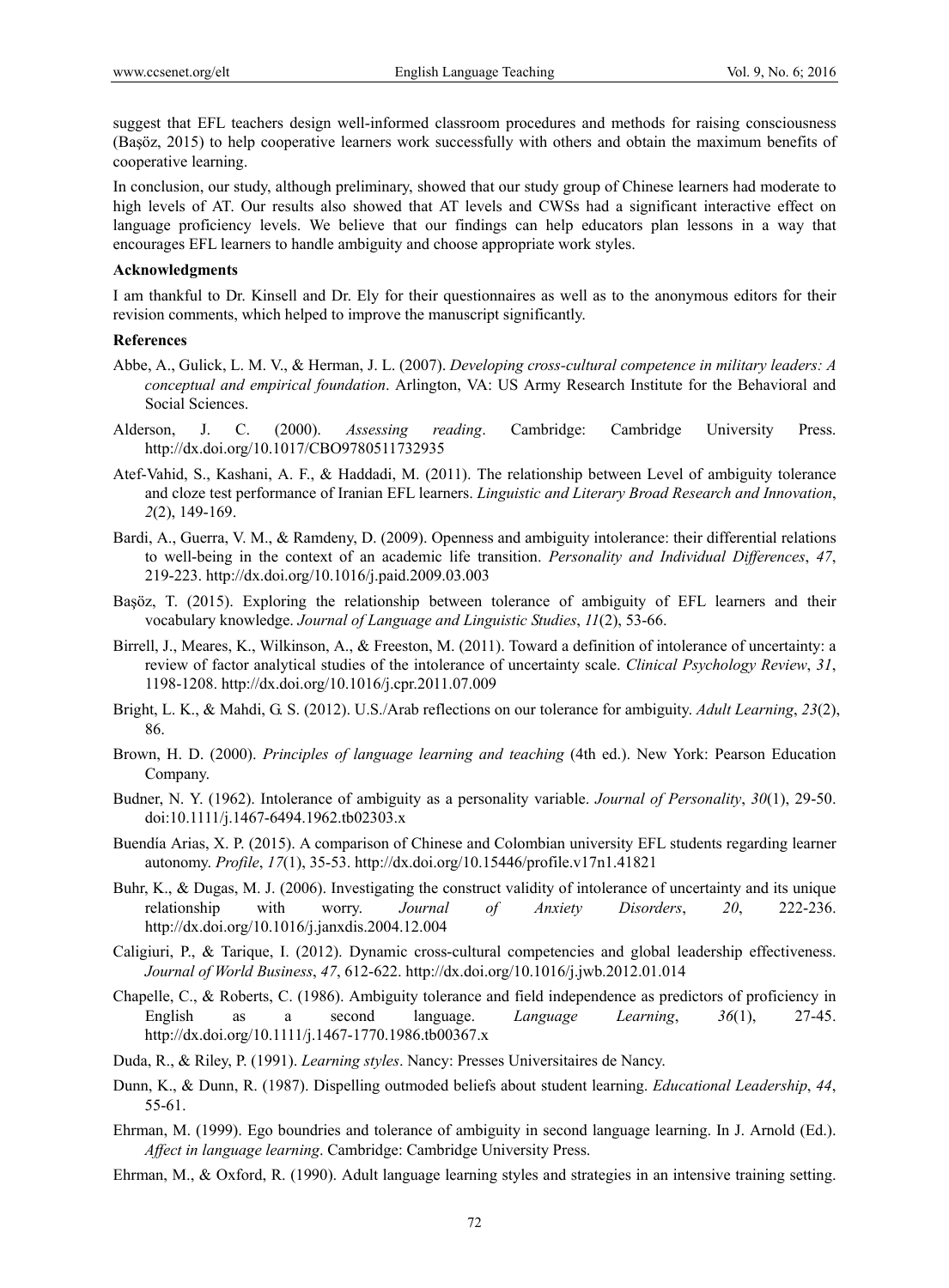*Modern Language Journal*, *74*(3), 311-327. http://dx.doi.org/10.1111/j.1540-4781.1990.tb01069.x

- El-Koumy, A. S. A. (2000). Differences in FL reading comprehension among high-, middle-, and low-ambiguity tolerance students. *Paper Presented at the National Symposium on English Language Teaching,* Cairo, Egypt.
- Ellis, R. (1994). *The study of second language acquisition*. Oxford: Oxford University.
- Ely, C. M. (1995). Tolerance of ambiguity and the teaching of ESL. In J. M., Reid (Ed.), *Learning Styles in EFL/ESL Classroom* (pp. 85-95). Boston, MA: Heinle & Heinle Publishers.
- Erten, I. H., & Razi, S. (2009). The effects of cultural familiarity on reading comprehension. *Reading in A Foreign Language*, *20*(1), 60-67.
- Erten, I. H., & Topkaya, E. Z. (2009). Understanding tolerance of ambiguity of EFL learners in reading classes at tertiary level. *Novitas-RORAL*, *3*(1), 29-44.
- Frenkel-Brunswick, E. (1949). Tolerance toward ambiguity as a personality variable. *American Psychologist, 3*, 268.
- Furnham, A., & Marks, J. (2013). Tolerance of ambiguity: a review of the recent literature. *Psychology, 4*, 717-728. http://dx.doi.org/10.4236/psych.2013.49102
- Furnham, A., & Ribchester, T. (1995). Tolerance of ambiguity: A review of the concept, its measurement and applications. *Current Psychology*, *14*(3), 179-199. http://dx.doi.org/10.1007/BF02686907
- Gardner, H. (1993). *Frames of mind: The theory of multiple intelligences* (10th anniversary ed.). New York, NY: Basic Books.
- Grace, C. (1998). Personality type, tolerance of ambiguity, and vocabulary retention in call. *Calico Journal*, *15*(1-3), 19-46.
- Hashemian, M., Roohani, A., & Fadaei, B. (2012). On the cognitive style of field (in) dependence as a predicator of l2 learners' performance in recognition and text-based tests of metaphor. *Journal of Language Teaching and Research*, *3*(5), 876-887. http://dx.doi.org/10.4304/jltr.3.5.876-887
- Hofstede, G. (1984). *Cultures' consequences.* Beverly Hills, CA: Sage.
- Huber, G. L., Sorrentino, R. M., Davidson, M. A., Epplier, R., & Roth, J. W. H. (1992). Uncertainty orientation and cooperative learning: individual differences within and across cultures. *Learning & Individual Differences, 4*, 1-24. http://dx.doi.org/10.1016/1041-6080(92)90013-5
- Ie, A., Haller, C. S., Langer, E. J., & Courvoisier, D. S. (2012). Mindful multitasking: the relationship between mindful flexibility and media multitasking. *Computers in Human Behavior*, *28*, 1526-1532. http://dx.doi.org/10.1016/j.chb.2012.03.022
- Ironside, P. M., Jeffries, P. R., & Martin, A. (2009). Fostering patient safety competencies using multiple-patient simulation experiences. *Nursing Outlook*, *57*, 332-337. http://dx.doi.org/10.1016/j.outlook.2009.07.010
- Iyer, G., McBride, D., & Reckers, P. (2012). The effect of a decision aid on risk aversion in capital investment decisions. *Advances in Accounting*, *28*, 64-74. http://dx.doi.org/10.1016/j.adiac.2012.02.007
- Jalali, S., & Samadi, M. (2013). Learning preferences of students attending and not attending language institutes. *Journal of Language and Literature Education, 7*, 1.
- Johnson, D. W., Johnson, R. T., & Holubec, E. J. (1990). *Circles of learning* (3rd ed.). Edina, MN: Interaction Book Company.
- Kamran, S. K. (2009). The role of ambiguity tolerance in EFL learning. Retrieved from http://goo.gl/iwvoOw.
- Kazamia, V. (1999). How tolerant are Greek EFL learners of foreign language ambiguities. *Working Papers in Linguistics*, *7*, 69-78.
- Keshavarz, M. H., & Assar, M. (2009).Reading comprehension ability and metacognitive awareness of reading strategies among high, mid and low ambiguity tolerance EAP students. *Iranian Journal of Applied Language Studies*, *1*(2), 71-108.
- Kinsella, K. (1995). Understanding and empowering diverse learners in ESL classrooms. In J. M. Reid (Ed.), *Learning styles in the ESL/EFL classroom* (pp. 170-194). Boston, MA: Heinle & Heinle.
- Kinsella, K., & Sherak, K. (1993). Making group work really work: more than meets the eye. *Paper Presented at the International TESOL Convention,* Atlanta.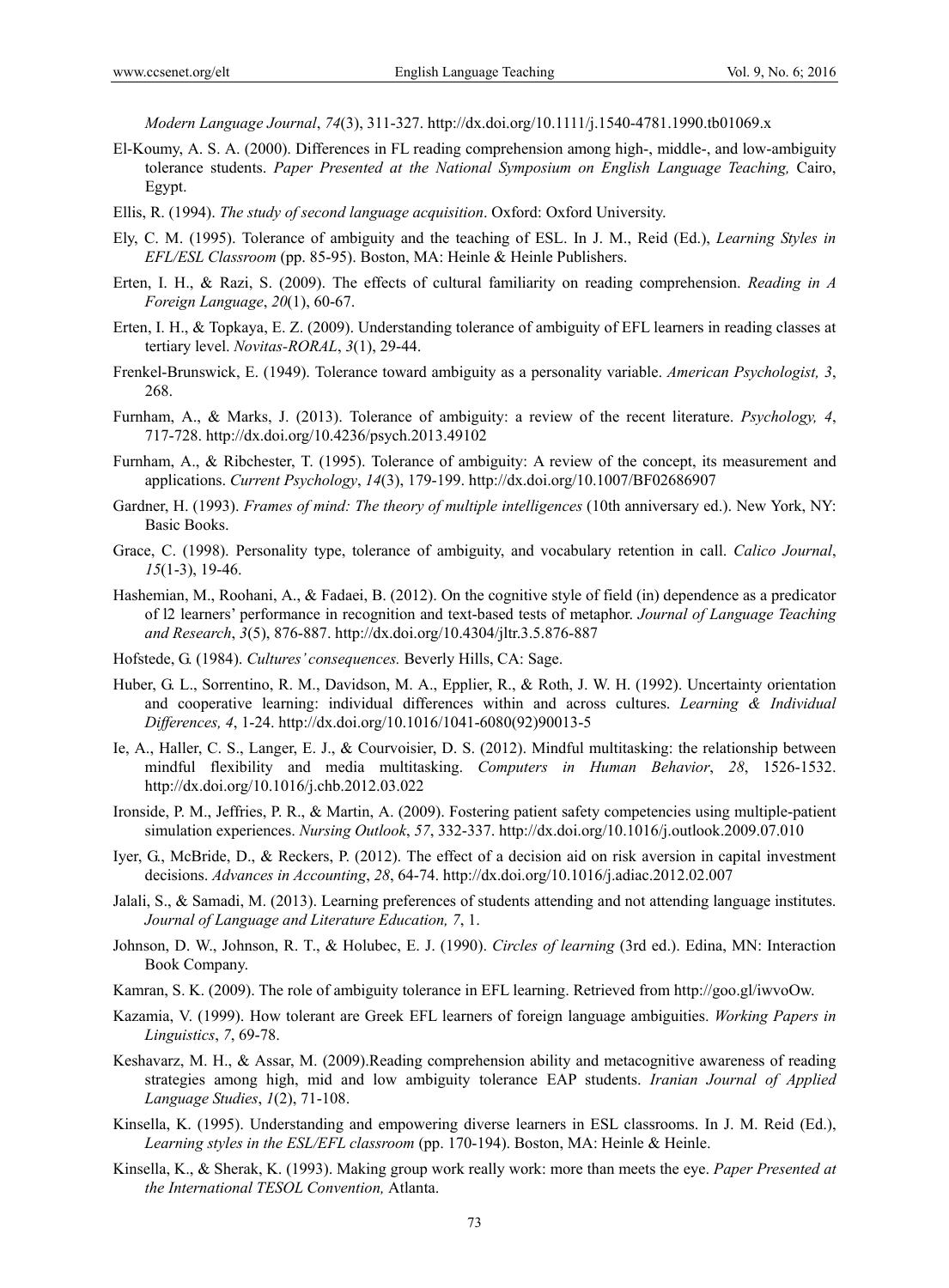- Kondo-Brown, K. (2006). Affective variables and Japanese L2 reading ability. *Reading in a Foreign Language*, *18*(1), 55-71.
- Ladouceur, R., Gosselin, P., & Dugas, M. J. (2000). Experimental manipulation of intolerance of uncertainty: A study of a theoretical model of worry. *Behaviour Research and Therapy*, *38*, 933-941. http://dx.doi.org/10.1016/S0005-7967(99)00133-3
- Lee, E.-K. (1999). The effects of tolerance of ambiguity on EFL task-based writing. Retrieved from http://s-space.snu.ac.kr/bitstream/10371/70570/1/vol9\_7.pdf.
- Leong, C., & Ward, C. (2000). Identity conflict in sojourners. *International Journal of Intercultural Relations*, *24*, 763-776. http://dx.doi.org/10.1016/S0147-1767(00)00030-4
- Li, A. K. F., & Adamson, G. (1992). Gifted secondary students' preferred learning style: cooperative, competitive, or individualistic? *Journal for the Education of the Gifted, 16*, 46-54. http://dx.doi.org/10.1177/016235329201600106
- Lin, H. C. (2011). *A study on different tolerance of ambiguity of elementary school students in English with annotation system* (Master's Thesis). Retrieved from http://thesis.lib.nccu.edu.tw
- Link, S., Dursun, A., Karakaya, K., & Hegelheimer, V. (2014). Towards best ESL practices for implementing automated writing evaluation. *Calico Journal*, *31*(3), 323-344. http://dx.doi.org/10.11139/cj.31.3.323-344
- Litman, J. A. (2010). Relationships between measures of I- and D-type curiosity, ambiguity tolerance, and need for closure: an initial test of the wanting-liking model of information-seeking. *Personality and Individual Differences*, *48*, 397-402. http://dx.doi.org/10.1016/j.paid.2009.11.005
- Liu, H., & Chen, T. (2013). Foreign language anxiety in young learners: How it relates to multiple intelligences, learner attitudes, and perceived competence. *Journal of Language Teaching and Research*, *4*(5), 932. http://dx.doi.org/10.4304/jltr.4.5.932-938
- Lori, A. A. (1990). *Self-concept, tolerance of ambiguity, English achievements, Arabic achievement, and overall school achievement as factor contributing to Bahraini high school seniors' attitudes toward learning English as a foreign language*. Unpublished Doctoral Dissertation. Indiana University, Bloomington, IN.
- Lustig, M., & Koester, J. (1993). *Intercultural competence: Interpersonal communication across cultures*. New York: Harper Collins College Publishers.
- Mamchur, C. (1996). *A teacher's guide to cognitive type theory and learning style*. Virginia: Association for Supervision and Curriculum Development.
- McGroarty, M. (1992). Cooperative learning: the benefits for content-area teaching. In P. A. Richard-Amato, & M. A. Snow (Eds.), *The multicultural classroom: Readings for content-area teachers*. New York: Longman.
- McLain, D. L. (1993). The MSTST-1: A new measure of an individual's tolerance for ambiguity. *Educational and Psychology*, *53*, 183-189.
- McLain, D. L. (2009). Evidence of the properties of an ambiguity tolerance measure: the multiple stimulus types ambiguity tolerance scale-II. *Psychological Reports*, *105*(3), 975-988. http://dx.doi.org/10.2466/PR0.105.3.975-988
- Mitsutomi, M., & McDonald, V. (2005). Factors in learning second language and culture. *Academic Exchange Quarterly*, *9*(3), 230.
- Mohammadi, E. G., Biria, R., Koosha, M., & Shahsavari, A. (2013). The relationship between foreign language anxiety and language learning strategies among university students. *Theory and Practice in Language Studies*, *3*(4), 637. http://dx.doi.org/10.4304/tpls.3.4.637-646
- Naiman, N., Frohlich, M., Stern, H., & Todesco, A. (1978). *The good language learner*. Toronto: Ontario Institute for studies in education.
- Nezhad, H. Y., Atarodi, I., & Khalili, M. (2013). Why on earth is learners' patience wearing thin: The interplay between ambiguity tolerance and reading comprehension valence of Iranian intermediate level students. *Theory and Practice in Language Studies*, *3*(8), 1490. http://dx.doi.org/10.4304/tpls.3.8.1490-1495
- Nishimo, T. (2007). Beginning to read extensively: A case study with Mako and Fumi. *Reading in A Foreign Language*, *19*(2), 76-105.
- Noguera, J. S., & Wageman, J. (2011). Spanish EFL undergraduate students' perceptions of learning styles. *Nordic Journal of English Studies*, *10*(1), 77.